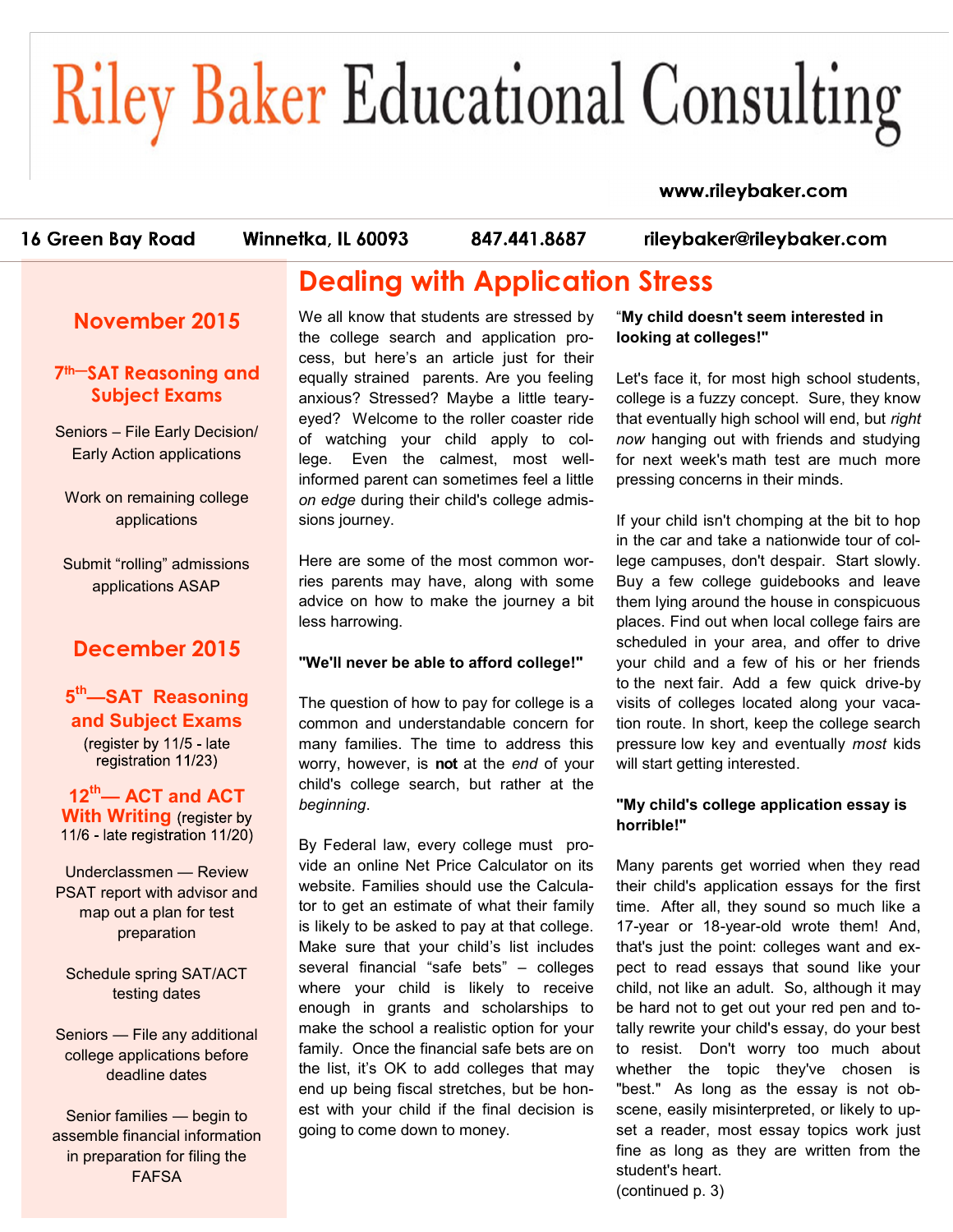#### **Career Paths for Sports Management Majors**

Athlete Representative/Agent Club House Manager Fund-Raiser—University Athletics Director of Ticket Operations Sports Information Director Director of Stadium Operations Scoreboard Operator Fitness Center Manager Sports Journalist Athletic Director Sports Broadcaster Sports Marketer Health Club Owner/Operator Corporate Fitness Director Park/Swimming Pool Manager Professional Sports Scout Cruise Recreation Director Youth Club Director Public Relations Director Sport Camp Manager Athletic Trainer Professional Sports Manager Event Coordinator Camp Director Coach

Want to know more about sports management majors and careers? Here are some helpful resources:

North American Society for Sports Management (NASSM) list of colleges offering sports management degrees, minors and certificates, [http://www.nassm.com/Programs/](http://www.nassm.com/Programs/AcademicPrograms) [AcademicPrograms](http://www.nassm.com/Programs/AcademicPrograms)

Sports Business Journal, [http://](http://www.sportsbusinessjournal.com) [www.sportsbusinessjournal.com](http://www.sportsbusinessjournal.com)



## **Majoring in Sports Management**

For sports-obsessed students, there are more career options than just becoming a professional athlete. With revenues of over \$230 billion a year, the U.S. sports industry needs managers, marketers, operations managers and a host of other professionals to keep running. A Bachelor's degree in sports management can be the ticket to a great career in this exciting industry.

According to the North American Society for Sports Management (NASSM), over 100 colleges and universities currently offer sports management programs. These include schools that offer majors in sports management, as well as programs that allow students to minor or earn a certificate in sports management or related fields such as sports marketing.

Students working towards a B.A. or B.S. in Sports Management will take classes in accounting, marketing, and business management, as well as specific careerrelated courses such as sports management, sports event marketing and facility management. Internships with athletic teams and other athletic industry organizations are an important component of most sports management degree programs. Some programs allow students to specialize in a specific aspect of sports management, such as sports marketing or team administration. The most successful sports management students should have a strong knowledge of sports, as well as good interpersonal, communication, problem-solving, and math skills.

What should students and parents look for when comparing sports management programs? First, consider the department that offers the degree. At some colleges and universities, the sports management program is located in the business department, while at others the program falls under the kinesiology/athletic training department. While individual program requirements vary, typically sports management programs within business schools will require more business-related courses in order to prepare students for managerial and administrative careers in the athletics industry. Those offered through kinesiology/athletic training programs often include additional classes relevant to students who are interested in coaching and working directly with athletes.

Since relevant hands-on experience is important to landing that first job in this industry, the availability of internships and other opportunities to gain experience is a factor to consider when comparing sports management program options. A university with Division I sports teams may offer more opportunities and learning experiences. Certain regions of the country have more professional athletic organizations and related companies than others. That can be a plus when It comes to completing internships before graduation. Regardless of where the school is located, it's also a good idea to ask about where students have interned and where recent graduates have found jobs after graduation. A strong alumni network in sports management can also be a plus.

Sports management majors have a variety of career options. The various employers seeking candidates with sports management degrees include professional teams and athletes, university and college athletic programs, professional sports associations (such as the NFL, PGA, NCAA), local sports and tourism organizations, sports equipment manufacturers, and stadiums and other sports facilities. Within the industry, employees are needed in team administration, marketing and sales, communications, event coordination, facilities management, and a host of other jobs. Pay will vary depending on individual career path and experience levels.

Prepared especially for our clients and their families. The information included in this newsletter is general and does not constitute educational, financial, accounting, legal, or other professional advice. Although it is intended to be accurate, neither the publisher nor any other party assumes liability for loss or damage due to reliance on the material contained herein. Copyright © 2015 by The College Advisor, Inc. All rights reserved.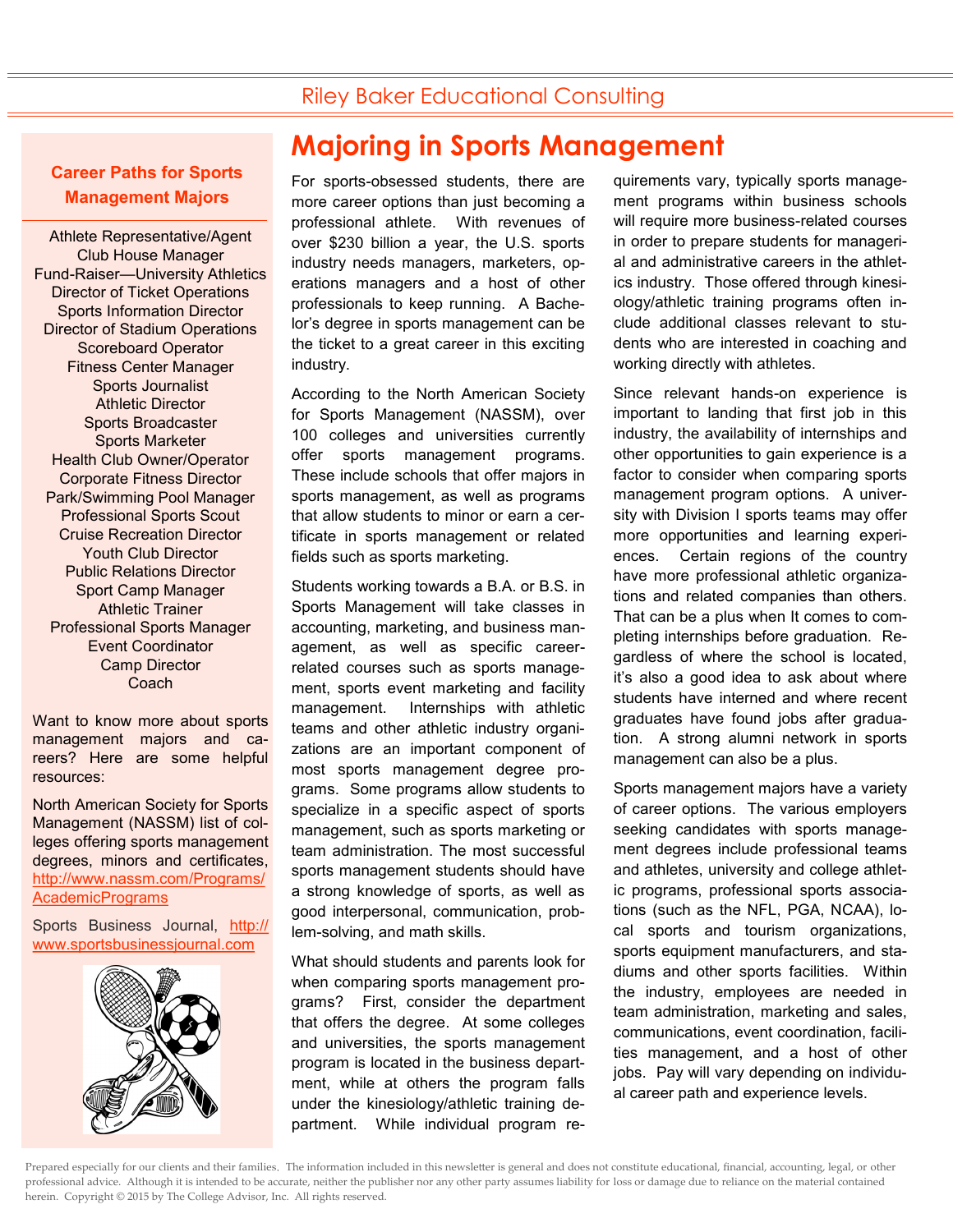# **Financial Matters: Money for College**



Money should **never** stop anyone from attending college! Yes, college can be expensive, but there is aid available to help you and your family pay for college. Major sources of financial aid for college include:

**Grants** – Grants are "gifts" from the government and from individual colleges that reduce the cost of that college. Grants are awarded based on your family's financial situation. Colleges themselves are the largest source of grants. The Federal Government and some state governments also offer grants to help students from lower income families pay for college costs. Grants do not have to be paid back or earned. Grants may be renewed every year you attend college, although if your family's financial situation changes, the amount you receive may also

change.

**Merit scholarships** – Merit scholarships are offered by many colleges and private organizations. Scholarships are similar to grants in that they are a gift; you don't have to repay them. Merit scholarships can be awarded for many reasons, including your grades, test scores, extracurricular activities, intended career or college major, and in some cases, your family's financial situation. Some merit scholarships are only good for your first year of college; others may be renewed every year you attend college.

**Federal work study** – Work study is a program that allows American students to earn money for college expenses by working in an on-campus job while they attend school. Usually, a work study job will help you pay for books and other personal expenses, but not tuition or your living expenses. Work study jobs often have flexible hours that make holding a job while attending classes easy. Work study jobs can also be a great way to start building a resume. Work study does not have to be paid back, but you don't receive it until you begin working.

**Federal student loans** – The Federal government offers low cost student loans to help American students and parents pay for college expenses. When used wisely, Federal student loans can be a good way to finance some college costs. Federal student loans have low interest rates and in most cases you won't have to start paying them back until you graduate. (If you leave college without graduating, however, you will still be required to pay the loans back.)

**Important tip:** Every college is required by the Federal government to give your family an estimate of the amount of financial aid you'll be eligible to receive before you even apply. The estimate can help you compare colleges and make sure your college list will be financially feasible. To get the estimate, go to each college's website and look for the Net Price Calculator; this is usually located in the financial aid section of college websites. If you can't find it, just enter "Net Price Calculator" on the website's search tool. To use the Net Price Calculator, you'll need a

## **Dealing with Application Stress (continued from p.1)**

#### **"My child will never finish his applications on time!"**

Parents have plenty of experience meeting deadlines and filling out applications for everything from jobs to credit cards. Why, they wonder, is it taking my kid so darned long to fill out his college applications?

The truth is, most students work at their own speed when it comes to getting a handle on college applications. They may be uncertain about how to begin, or they may be temporarily stalled by sheer panic at the monu-

mental task of typing in their social security number. Eventually, most students will get down to work and get their applications out before the deadline (granted, sometimes just moments before the deadline, but still on time).

#### **"My child will be rejected everywhere!"**

Almost every parent has this fear at some point. It's easy to see why. The media, and often other parents, like to play up doomsday stories of how impossible college admissions has become. But, in truth, the vast majority of students who apply to a thoughtful list of colleges and treat each application with seriousness will end up with solid college choices in the spring of senior year.

Provide your child with help in choosing a *realistic* college list for her admissions profile and then let your child know that you firmly believe that she will thrive at whichever college she ends up attending. The rest, as they say, is up to fate. Trust that things will work out for your child in the end, regardless of where she ends up attending college.